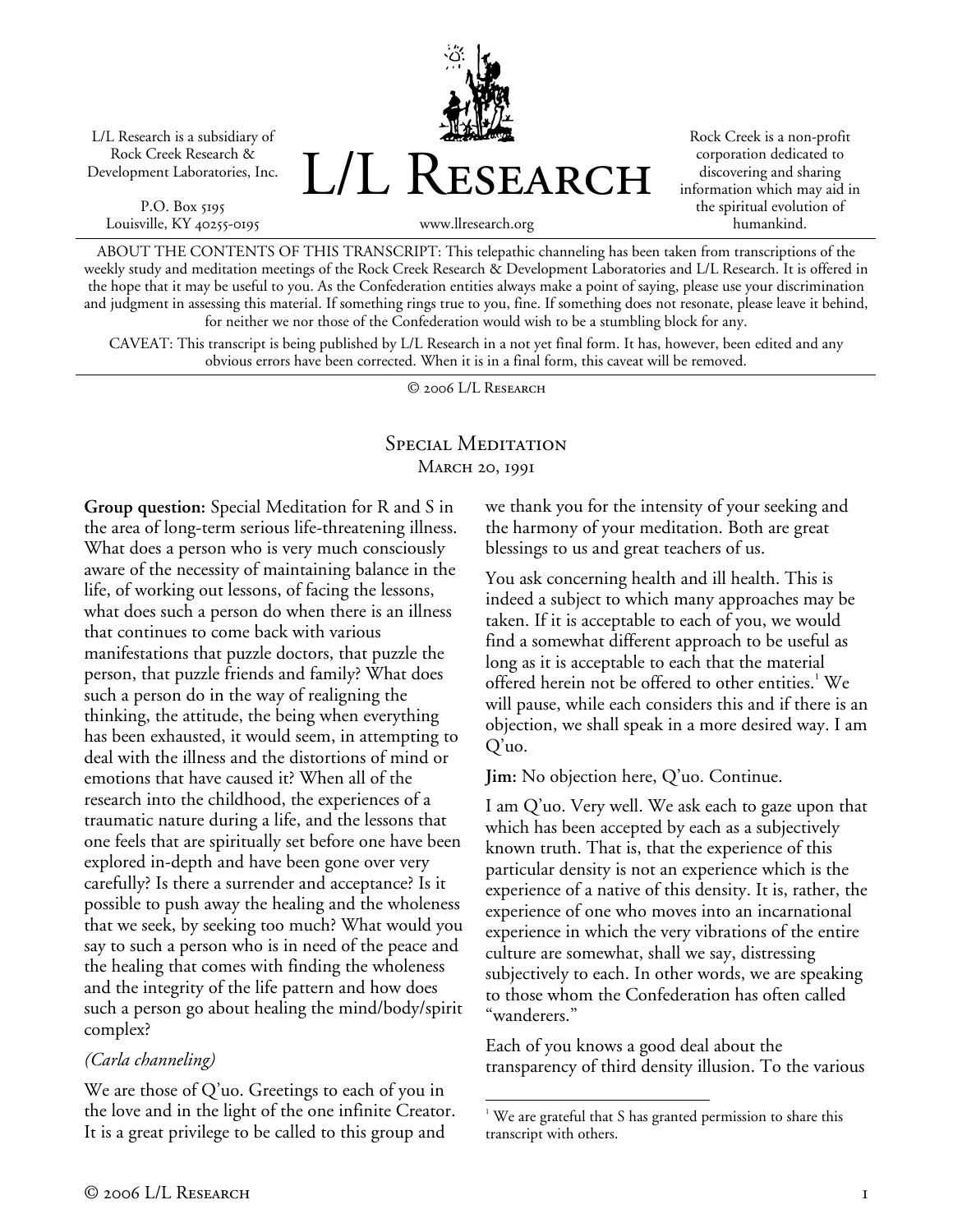reflections, illuminations, and resources of the deep mind. Of the help available to and through the deep mind and of the continuing urgent necessity of being self-forgiven and self-accepting, being able to gaze, not only on all the world, in forgiveness and acceptance but upon the self. Because each of you has found this incarnational experience challenging, the aforementioned resources have been used to a great extent and we may simply go forward from there.

When a wanderer makes a decision to serve by moving into an incarnational experience amongst the people which it hopes to serve, it carries with it that desire for service which is beyond the description of normal desire. It is so deeply heartfelt that it is more of an instinct than a desire. Because this sort of service takes a very balanced structure or fundament, each within the group has agreed to have companions along the way, most especially, the companions called mates.

Thus, although each is equally sensitive, equally loving and equally willing, as the incarnational vibrations begin to wear away at the very fabric of the physical vehicle, this erosion is mirrored more by one than the other of the entities in the mated pair. It may be seen, for instance, that in the work that was the life desire of the one known as Don, the one who now acts as instrument acted not as the one who sacrificed, but as the strong right arm that could enable this wanderer to move through that ministry, that witness that unspoken evidence of love which each of you is not only capable of showing, but indeed does show. Without speech, without indication, without expression.

This entity, then, became polarized towards being that one which bore the vibrational difficulties in a more obvious way, and as the mated relationship with the one known as Jim occurred, there was more and more the polarization of the one who seems to serve physically and in a mundane way, and the one who seems to serve in a more directly communicative way. This may be seen also to be the case where, in the one known as R, there is the capacity for and the opportunity for much communication, while the one known as S balances this gift with the gift of sacrificial, physical, mundane responsibility. The more that is hoped for by the spirit that each of you is, the more intense will be this polarization so that each of the mated

pair may experience as much of an extreme of difficulty as is possible while retaining an unbiased observational viewpoint whose nature is love.

It is to be reckoned with, with wanderers such as yourselves—and we are only able to say this to you because each of you has reckoned with and accepted that classification—that there is an additional burden that may be carried and that is carried by those who are able for as long as they are able and that is a far less personal, a far more planetary distress. Each entity in this room is an equal partner in a healing, not of one person, but in attempts to heal the planetary vibrations of those whom you came to serve. It is a great privilege, greatly treasured by each before this incarnation, to be offered the opportunity to carry not only a personal suffering, but also a deep, pure sorrow that is the pain of the planetary sphere which you came to love and to serve. It is well for each to realize that the one seems to be well and the other ill. This is, in fact, illusory and is an artifact of the masks which each chose to wear during this particular portion of the incarnational experience in order that a situation where there was love evidenced amidst difficulty could occur. Without the balancing mate, the vibrations of healing for the planet could in no way be carried by the one who has offered to take this part of the experiential catalyst which is, as we said, as artifact of each entities own high hopes and love as each gazed at this very difficult birthing upon the planet which you call Earth.

We are attempting to move each entity's mind from the concept of illness to the concept of suffering impersonally. We are aware that each questions how much suffering should be allowed; how much should it be fought; at what point shall it be completely accepted. To give each entity specific information would cross that fine line and move us into direct confrontation with the law of free will.

Therefore, there are those things which we cannot offer you. What we can offer you is a careful view of the situation which you are experiencing from the point of view of one who is not incarnate and not moving through the extreme physical experiences which are shaping and honing the faith and the will of those who came to aid planet Earth in the most direct and loving way possible. You may easily gaze upon the crucifixion scene and see not simply the two that seem ill, but the four to whom we speak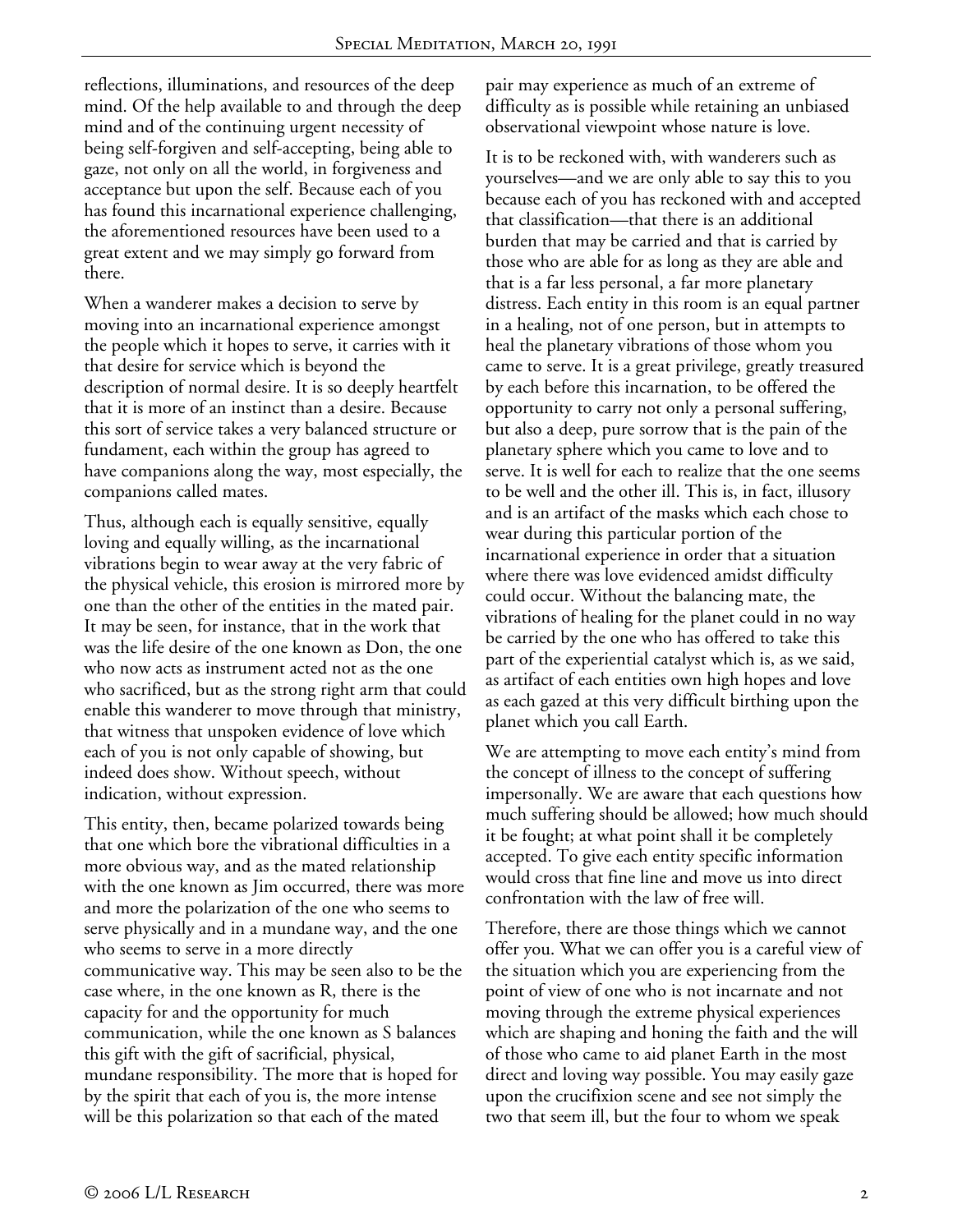upon the cross, gazing at the planet. Gazing upon the people. Seeing weddings and funerals and families from the perspective of the cross. Seeing with compassion the imperfections and iniquities of all entities in third density including that thirddensity self, which each of you must somehow manage to engineer a way through the incarnation for.

Yet, to grasp the nature of your situation it is necessary to move beyond the curtains of space and time. Move deeply within and touch the heart this is you. Find the I AM within the center of your being. Ask I AM, "How much shall I hurt?" and listen to the I AM for your I AM is true and that I AM says to you, "Sit. Feel. Listen." Become aware of the love that is the I AM. Know because you feel it, because you can touch it, that whether the physical body lives, dies, or does something in between, this I AM within you has only one ambition and that is to carry as much sacrificial love as is possible.

In order that the energies of the planet may be stabilized during what is indeed a fairly intense period of sorting out those who are harvestable, both positively and negatively, it should be no surprise to any that there are many very negative seeming events occurring at this time. There is also a negative harvest and there are those attempting to gain that harvestability.

We are aware that each wishes very much to ameliorate the illness, to become physically strong again, fit and seemingly far more ready to be a spiritual warrior. But the spirit has ever used those who seem weak in body, for the seeming weakness of body is instead a strength of spirit that does not wish to end the incarnation, that wishes always and in every place to give thanks for the opportunity to serve and like a true servant, hopes, no matter what the situation seems to be, to multiply the gifts and the talents of communication to those of this planet. To add a voice of compassion and humor and love and to subtract from this illusion as much judgment, prejudice and narrowness of view as possible, by picking that up too and carrying it into the light that wanderers are so aware of and feel with such reality.

My brothers and sisters, we are aware that this may not give you comfort, for we are not speaking of healing your bodies, but we ask you to look at this situation of healing. Gaze, not at the physical for a moment, but turn your gaze to the degree of "I AM" that has been expressed and experienced by each mate from the other.

Ask yourself how important that wholeness is? And how many entities of whom you are aware that have a whole, healed mated relationship? You see, each of you moves into relationship with a knowing. A knowing that is beyond explanation. A knowing that it is that natural way to grow and learn. This you cannot share with entities. This you can only celebrate with the mate. This is the spiritual health, the wholeness, this relationship, for with it you stand, yoked and pulling together and the ordeal of pulling this wagon of love and concern and care and treasuring and nurturing is pulled uphill and the more that it becomes steep, the more is the spirit fed with ever more refined fire, until there is actually a burning away of physical substance, the desire to help, to sacrifice, and to love is so very strong. An entity cannot do this alone. An entity can do many things alone but it cannot pull that wagon within which the Creator is the passenger. Thus, we ask each to respect the incarnational experience, which seems so hopeless. For each of you is indeed a living hope, a kind of sigil, the stamp of something far greater than you shall ever know that you are able to share.

We would say just one more introductory thing before we open to questions. The cooperation or lack of cooperation with an illness that is manifesting within the body is always a concern for those who wish to liven an impeccable life. We are able to say that at the point at which all speak to us this evening with their hopes and thoughts it is an acceptable and appropriate time to gaze at a cooperation with a destiny which you came to fulfill. Where is there fear? Examine that fear. Is there fear of loss? Move into your heart and sense what lies beyond fear and loss. Is there fear that one is not doing all that one could to work for health? Move into your heart. Touch that self and discover true weariness, true acceptance, and a readiness to be a consolation that is unspoken. This is not resignation. This is not giving up. This is not choosing death over life. This is choosing a present moment and determining that insofar as each is able, each shall appreciate, explore and care about the present moments that are the link betwixt the illusory bodies that your spirits now use and the eternity to which your spirits belong. Oh, how you yearn for the light of home, for the rest of eternity, for the peace of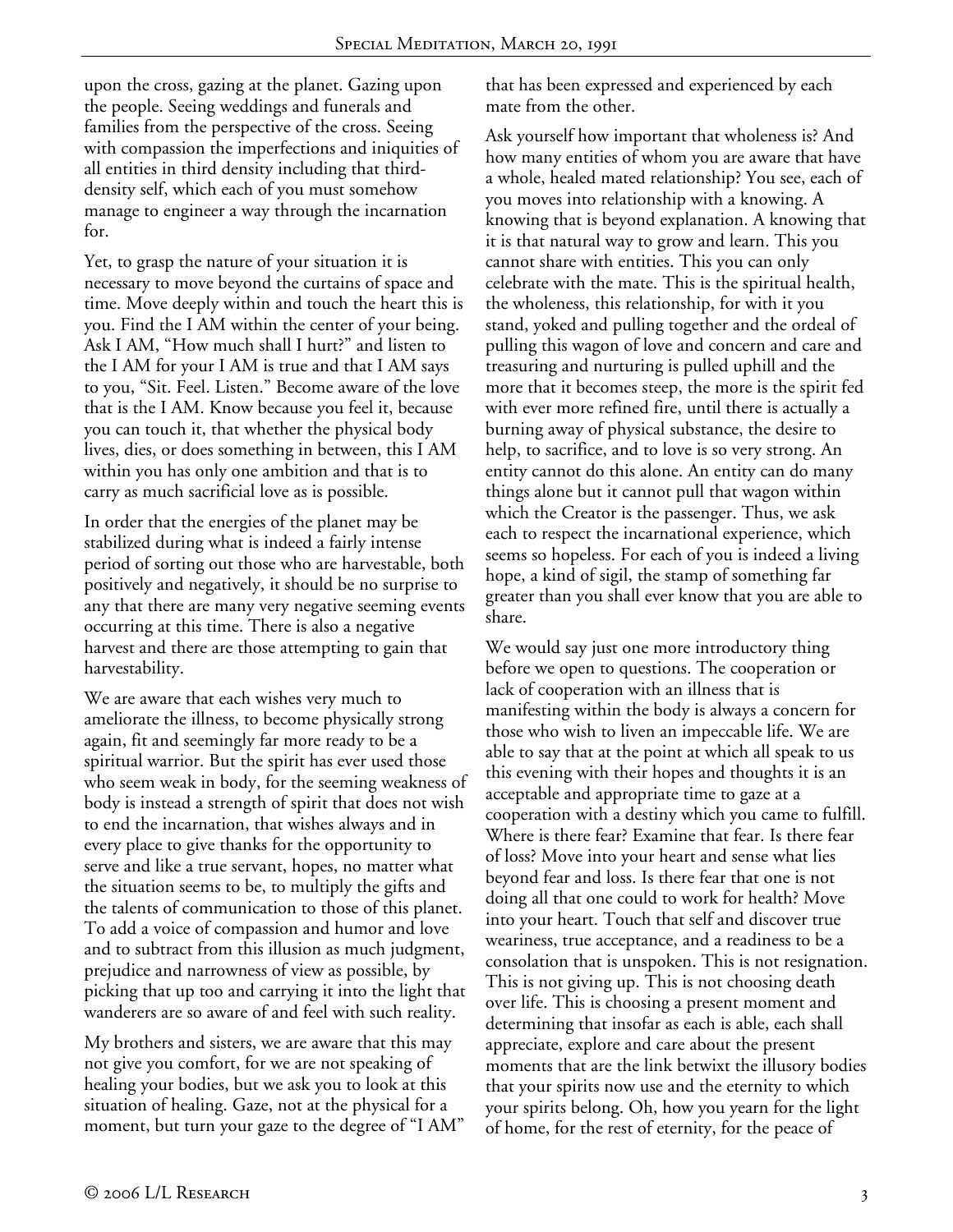infinity, for the simple joy of living in truth when all about you in this incarnational experience is illusion upon illusion, all of it telling lie after lie after lie.

Be respectful of the duty you chose to shoulder in this incarnation. Realize that very few wanderers awaken to the extent that those present have awakened and then see that the illusion is going to seem for those who are this much awake ever less harmonious, ever more deleterious to the sensitized, physical vehicle.

Why this and not that mate? Why the illness here and not there? Think not upon that, for the mated entity, the "I AM" of the two, have this illness. It is manifesting partially by one entity seeming weak, partially by one entity seeming strong; by one entity seeming to be unable and the other seeming to be able. But we ask each who seems to be so able, how able do you feel? And at the same time, we ask each who seems to be so weak, how weak is your spirit, now?

We ask you simply to gaze upon the remainder of this incarnation in peace. The only thing you need ask of yourself is to work on harmony with the mate as first priority among all things. To ask of the self, not what the world would ask of you, but to touch the "I AM" within you and move in accordance with that wisdom, no matter where it seems to lead you. For your strength as wanderers is knowing, accepting and rejoicing in the opportunity for servanthood upon a planet that is dark and much in need of the light and the love that you convey beyond all words and actions.

We are aware we have not settled anyone's problems, but we cannot without infringing upon free will. We may say, however, that although we seldom experience an emotion, we do experience an emotion at this time and that is sympathy. Each of you has been very greedy. When you came to this incarnation, each of you chose to fill the plate full with every problem and difficulty you could imagine, because you wished to be a witness to the light and to the love that is the true reality, that is the infinite creative Thought. Now you are here and you are doing this. Sometimes better, sometimes subjectively, but so much better.

We ask you to cease judging and simply live in the moment without concern. When the incarnations of each are over, each will be so unbelievably pleased that the opportunity to express this kind of love and

to communicate it in light and gentle ways has been taken and has been used. You will be saying, "What fun we had! What a wonderful time! Yes, it was tough. But, oh! What a time we had!"

For you see, you are warriors—old, old warriors. Not against anything, but for love, and the love that you offer in this incarnation is the love which this density needs to understand; that is, sacrificial love.

Gladly split yourself open and bless the splitting. Worry not [about] the outcome of this or that and insofar as you can, remain aware of the reason you came. Of the joy of service. Of the great sympathy you deserve from yourself as the animal, which has given itself as your vehicle, suffers because of the mismatch of spiritual vibrations betwixt the wanderer self, and the third-density vehicle.

We salute you, my brothers and sisters, and we do indeed express sympathy. May you encourage each other. May you express your love and faith for each other and in each other and may you bring each other ever more close to that awareness of the "I AM" that is the center of all that there is. That place that is closer to you than your heart or your mind. That temple within which your spirit sits, while upon the physical plane all sorts of things are happening. Rest there in peace. We bless each and we thank this instrument for the care it took in challenging and for the trust it showed when it was asked to channel that which was not to be offered to others.

At this time, we would transfer this contact to the one known as Jim. I am Q'uo, and leave this instrument in love and in light.

# *(Jim channeling)*

I am Q'uo, and greet each again in love and light through this instrument. At this time, we would offer ourselves to those present in the capacity of attempting to speak to any queries which may be upon the minds. Is there a query at this time?

**R:** Yes, Q'uo. First off, for the message. There doesn't seem to be much left to say that you haven't said. I have one question. I'm wondering if my recent urge or compulsion to just let it go and let it happen, is it more a feeling of helplessness, or am I finally just realizing that I'm just here for the ride and then stop trying to control it, just let it happen. It's going to happen either way, whether I try to effect the outcome or not.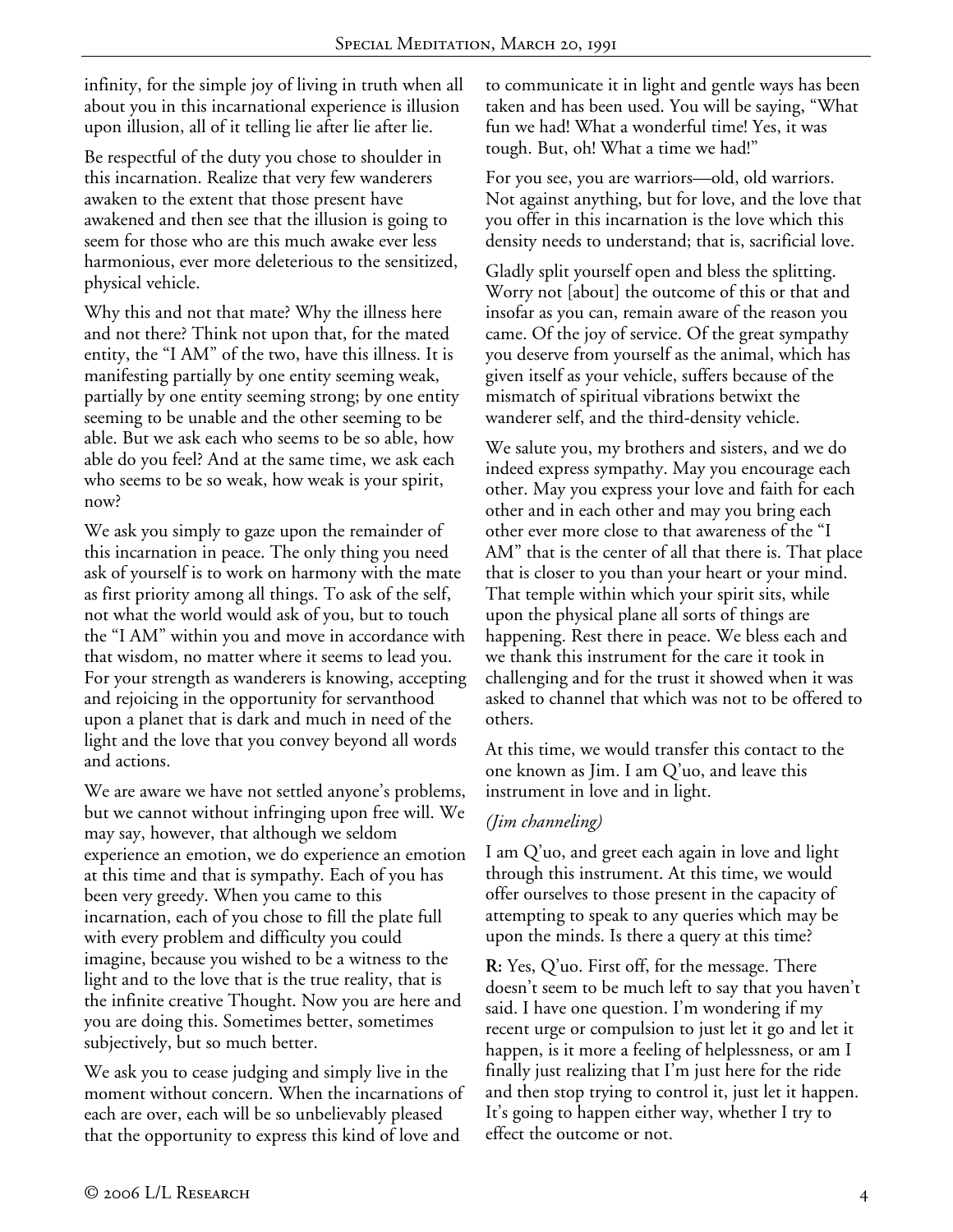I'm just curious. I've recently been feeling almost lighter with the realization that I should just stop and let it happen. I'm sure you know what I'm trying to say, but I am having a hard time verbalizing it.

I am Q'uo, and am aware of your query, my brother. The ability to live one's incarnation in the present moment in the face of great discomfort is an ability which works its way to the conscious awareness by a circuitous path in many which find themselves in a situation such as that one which you now experience. Deep within one's subconscious mind and memory of that which encompasses this life pattern is the sure knowledge that all is well. As one lives the life and encounters the catalyst, this sure knowledge that all is well makes itself available in those ways which the entity is able …

### *(Side one of tape ends.)*

# *(Jim channeling)*

I am Q'uo, and am again with this instrument. The efforts that you make, seemingly in your own behalf, then, are those that extend in their effect to that environment which is this planet's third-density illusion. Thus, it is well to be of a light and accepting frame of mind and to offer oneself as that entity which gives light and love in whatever form is available to it.

Is there a further query, my brother?

**R:** I don't think so, Thank you, Q'uo.

I am Q'uo, and we thank you, my brother. Is there another query?

**Carla:** I'd sure like to follow up on that one. Then the thing to do is to go ahead and accept whatever and to realize the healing is taking place simply because of our love of the planet. Is that a fair paraphrase of which your *(inaudible)*?

I am Q'uo, and am aware of your query, my sister. We would agree that this is a relatively accurate interpretation of our intentions. We do not wish to place your feet for you upon your path or to choose those actions in which you shall engage or those actions in which you shall engage, or those actions which you shall not take part in. These choices are those which are of most importance to each entity.

However, the attitude in which any attitude—we correct this instrument—in which any action is

taken, is that attitude of acceptance and that placement of the attention within the moment that is before one, allowing that moment and its own urgencies to direct the feet upon the path rather than placing the feet according to a future or past determination or approximation.

Is there a further query, my sister?

**Carla:** Yes. I have a couple of things I wanted to ask and I think they'll probably be pretty brief. One thing I've wanted to ask for a long time that I haven't felt the vibration *(inaudible)*, is that when Don Elkins died, I felt as if it would *(inaudible)* … but that was part of what we traded. I was learning wisdom and he was learning compassion and compassion killed him, and he didn't heal in this density.

It has been my feeling that's gotten surer, since I have been able to heal that *(inaudible)* been able to forgive myself for somehow not being able to keep him alive. That as I heal that mental image in myself, that *(inaudible)*. Could you confirm that?

I am Q'uo, and am aware of your query, my sister. Because of the nature of your own surety in this area of your own investigation we may confirm that the exchange of energies that occurred between the two of you, prior to the death, as you would call it, of the one known as Don, that the one known as Don transferred a portion of his personality to you so that it became necessary for you in your own evolution and attempt at balancing the lessons of your life pattern, to undergo the same manifestations of the mental complex as did the one known as Don. Because this entity's personality resided in some part within your own mental complex, this then was a necessity, if you were to find your own mental balance once again. Thus, that which you have surmised is in the large part correct.

Is there a further query, my sister?

**Carla:** Yes, I have one more. When … well, Jim and I have been calling it "ill spouse/well spouse." When the ill spouse is feeling rotten, it's not too difficult for the well spouse to do something to comfort. To touch, a cool washcloth, some words of encouragement, but I am puzzled about what the ill spouse can do to somehow ease the burden of the one who has to deal with *(inaudible)*. Is there a word? Is there a sentence? *(Inaudible).*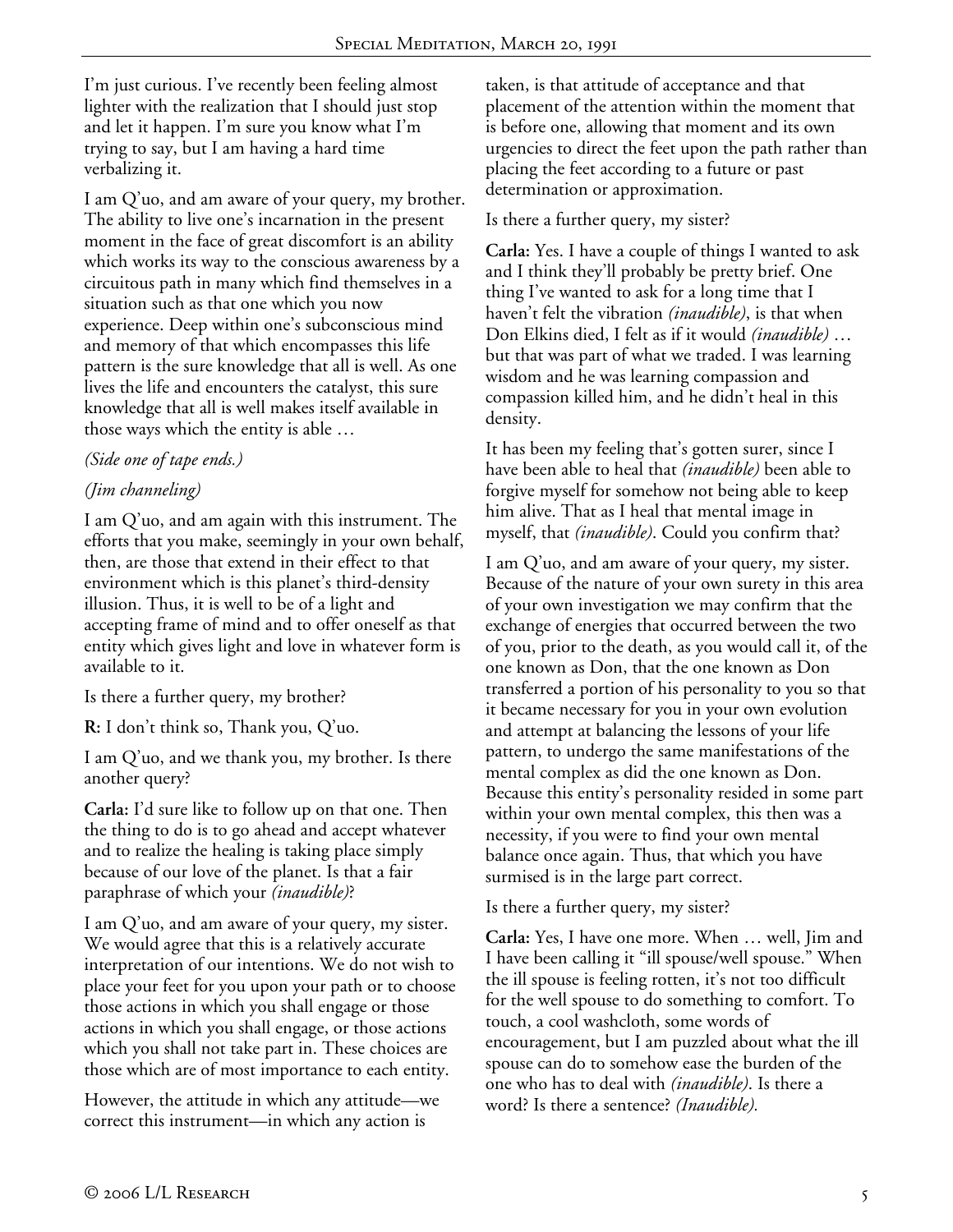I am Q'uo, and aware of your query, my sister. As you have correctly determined in your own query, a word, a touch, an expression of that love which is truly felt with the heart has a great transformative ability so that there need be no great display of gratitude other than the heartfelt offering of that love which truly resides within your heart.

Love is the great healer and enabler in all illusion. Call upon that quality of love that wells up from within you. Give it whatever form is possible.

Is there another query, my sister?

**Carla:** I do have one final one. I know that my systems are weak enough now that just about any illness could be fatal to me *(inaudible)* and it tears at me that I would be leaving somebody who would be *(inaudible)* quite devastated and devastated for the rest of the incarnation. How can I forgive myself for putting him in this position? I have no choice.

I am Q'uo, and am aware of your query, my sister. You can do only that which you can do, my sister. You cannot take another's burden, in most cases. You have borne much in your incarnation. Worry not about that which is projected from the present moment into that which shall be a future moment. Do and be in this moment and allow each succeeding moment to be created from the harmony of this moment. It is natural for entities within your third-density illusion to move from the present moment and to reminisce about those previous experiences and to project those that may occur in your future, for the present moment is that which is the most illusory and difficult to comfortably place oneself within, for all of one's life, then, is contained within that immediacy of experience which the present moment surrounds. And for most entities who have not consciously considered the purpose of the life pattern, the present moment is that which shall be escaped from. Thus, we would recommend that you share your love at each present moment when it is felt and allow the moment to be enough unto itself.

Is there a further query, my sister?

**Carla:** No, my brother, I thank you very much. And I guess we'll just *(inaudible)* memorial statement. *(Inaudible)*.

I am Q'uo, and we again thank you, my sister. Is there another query at this time?

**S:** Yes, Q'uo, I have a question. We've been doing a lot of discussing about the childhood and working those things out. And it seems that problems in the childhood that aren't worked out sometimes tend to contaminate the present moment and working things out, apparently, is going to be a very difficult and very painful process. My question is, is the clearing out and balancing of all of these painful experiences and feelings and dusting out cobwebs beneficial to allowing the present moment to be experienced with more purity or perhaps more clarity?

I am Q'uo, and am aware of your query, my sister. We feel that you have a good grasp of this concept, for it is the early experiences within each entity's incarnation that prepare the entity for those lessons that shall be laid out and those trails that shall be followed in order that an overall balance within the mind/body/spirit complex might be obtained. The clarity of vision of which you spoke is increased as one is able to see those factors and forces that have shaped one's attitudes and which yet echo within the present moment of each entity. A portion of one's efforts is well spent when one attempts to understand the formative years and their effect upon the perceptions and life pattern. The ability to enjoy each passing moment is enhanced, as one is able to balance the distortions that have been borne for these many years. This is not an escape into the past as one is attempting to enhance one's ability to express the truest nature of one's personality as the clearing of these early imprints is completed.

Is there a further query, my sister?

**S:** Not really. This was something I was concerned about and was having a hard time getting *(inaudible)* in the proper way. I would like to ask if there is anything that I can do help R better, to support him better to make this less difficult for him.

I am Q'uo, and am aware of your query, my sister. We realize that each entity present would wish to improve in the effort that is offered in service to others, especially to those that are the mated entities in the relationships and we look upon those efforts which are being made and see that there is little left for suggested improvements for each gives with an whole heart and would give any more that was asked, if only it could be described. We commend you, each of you, for your whole-hearted giving and receiving of love. It is important not only to give the